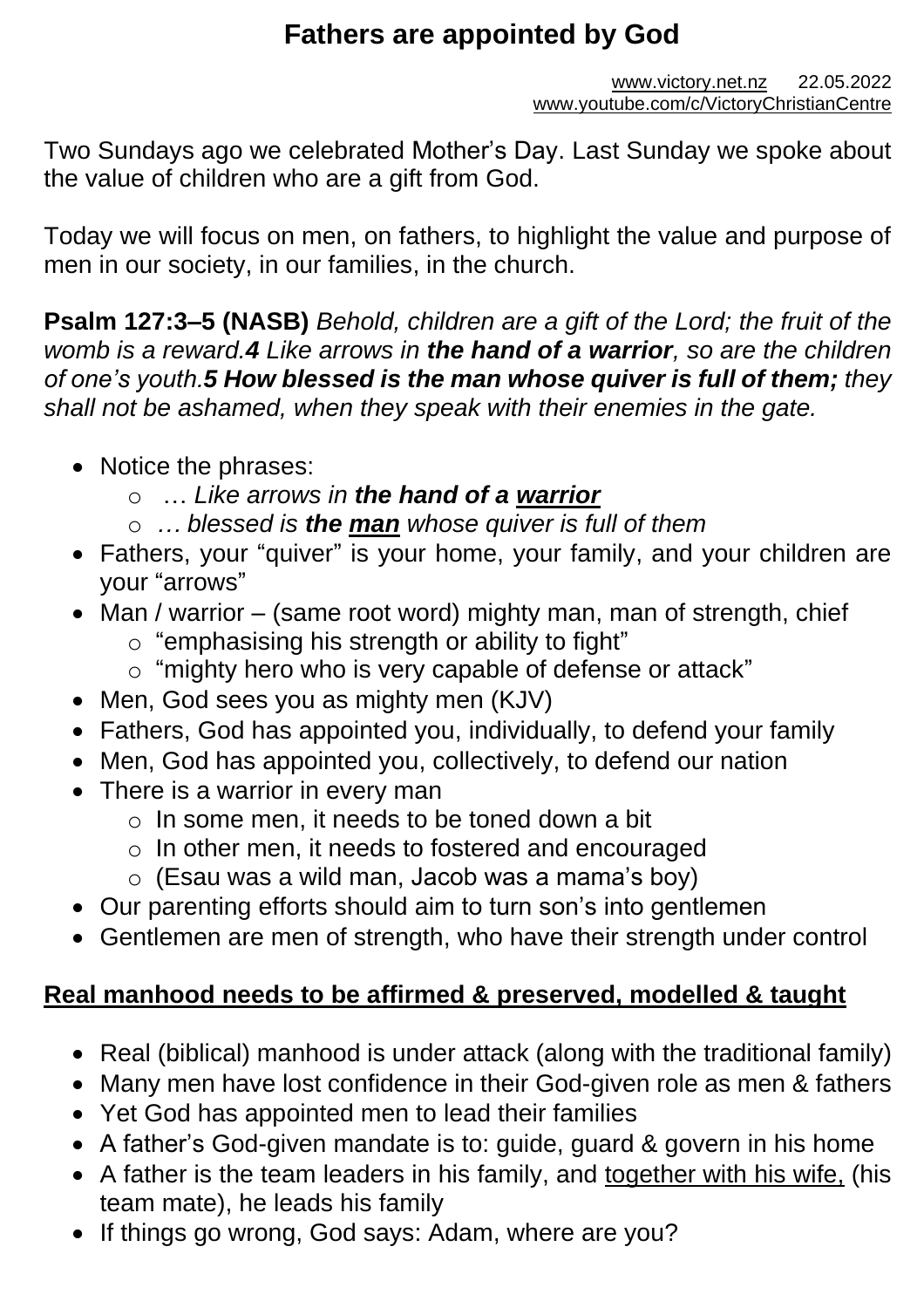• Along with the responsibility (& privilege) of leadership comes the accountability of being answerable to God concerning our family

#### **Men are commanded to act like men**

**1 Corinthians 16:12–14 (NASB)** *But concerning Apollos our brother, I encouraged him greatly to come to you with the brethren; and it was not at all his desire to come now, but he will come when he has opportunity.13 Be on the alert, stand firm in the faith, act like men, be strong.14 Let all that you do be done in love.*

- Apostle Paul is speaking to (and about) some men in the church
- He tells them to act like men, and to be strong
- A man's God-given qualities, among others, are his strength and his stability
- In the Bible, the woman is called "the weaker vessel", with the man being considered "the stronger vessel" (1 Peter 3:7)
- A man is (typically) physically and emotionally stronger than his wife
- And yet, in God's design of a woman, she is not in any way inferior to a man
- God has made a man's wife his equal, and his co-heir together of the grace of life (1 Peter 3:7)

**1 Peter 3:7 (Msg)** *The same goes for you husbands: Be good husbands to your wives. Honor them, delight in them. As women they lack some of your advantages. But in the new life of God's grace, you're equals. Treat your wives, then, as equals so your prayers don't run aground.*

- Husbands, don't allow yourself to re-interpret your wife's God-given role next to you as your equal
- If you are diminishing her to anything less than your equal, your prayers will be hindered
- Men, God has given you broad shoulders and a deep voice
- Real men learn to be comfortable with their God-assigned features & role
- (Real manhood is not about being macho, neither are men supposed to be sissies.)
- A real man is a strong man, with his strength under control
- He only uses his strength to provide for & serve his family, and if necessary, defend them from external threats and enemies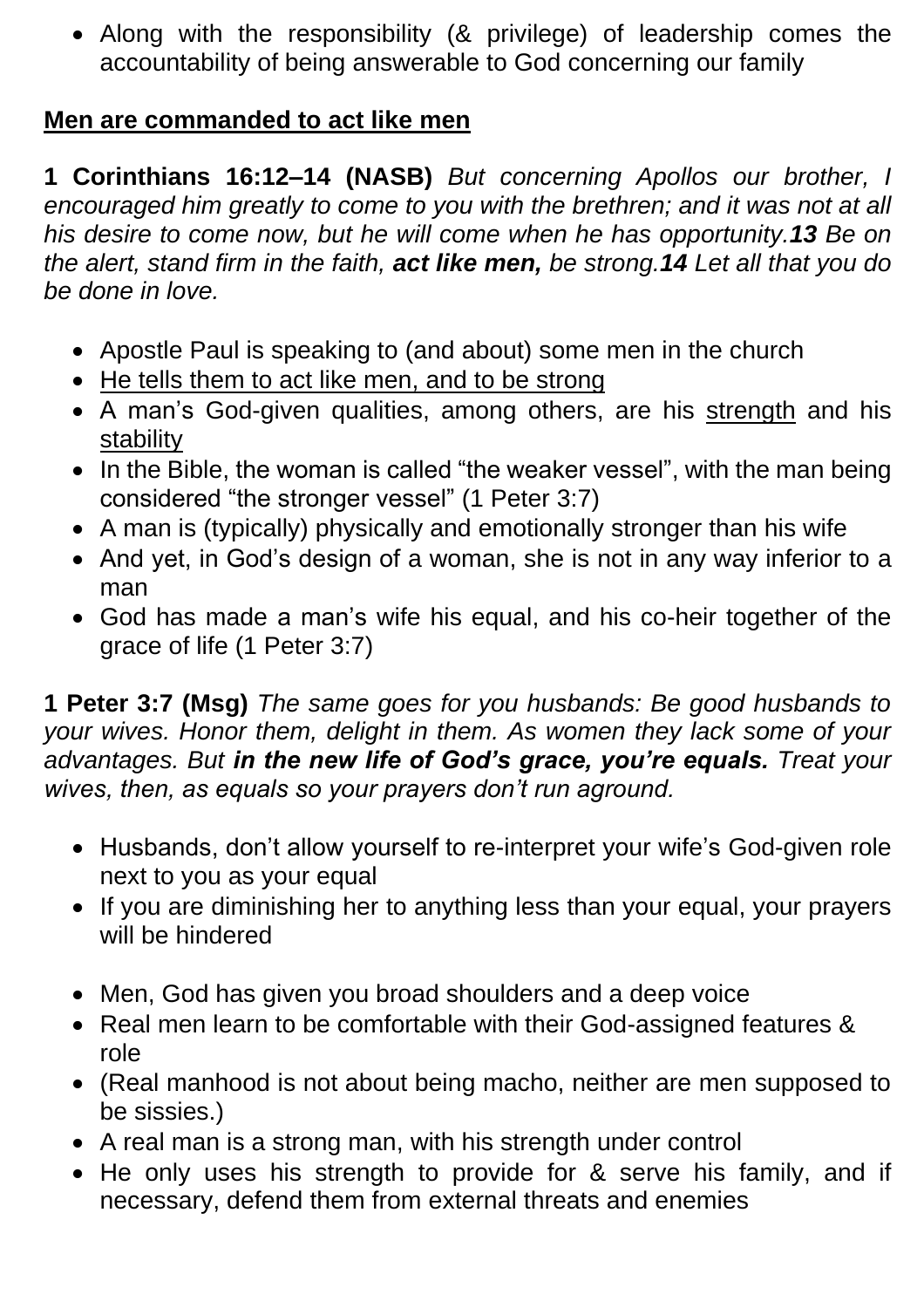**1 Kings 2:1–3 (NIV)** *When the time drew near for David to die, he gave a charge to Solomon his son. 2 "I am about to go the way of all the earth," he said. "So be strong, act like a man, 3 and observe what the Lord your God requires: Walk in obedience to him, and keep his decrees and commands, his laws and regulations, as written in the Law of Moses. Do this so that you may prosper in all you do and wherever you go*

- King David, at his death bed, handed the throne to his son Solomon
- David's instructions to Solomon were:
	- o **Be strong, act like a man** 
		- **Observe what the Lord your God requires**
		- Walk in obedience to him
		- Keep his decrees ad commands, his laws and regulations
		- Do this so you may prosper in all you do and wherever you go
- In other words, Solomon, you will only be in authority to the extent that you are under authority

### **Men can only exercise their God-given authority properly when they are under God's authority**

- The Centurion said to Jesus: *I also am a man under authority, having soldiers under me.* (Matthew 8:9)
- The Centurion recognized that Jesus was a Man under his Father's authority
- A man's inert propensities to lead must be tempered with him also being led
- If a man is not under any authority above him, he is liable to use his leadership strength to suit himself and descend to dominance

## **Men, fight for your families**

**Nehemiah 4:14 (NIV)** *After I looked things over, I stood up and said to the nobles, the officials and the rest of the people, "Don't be afraid of them. Remember the Lord, who is great and awesome, and fight for your* **families, your sons and your daughters, your wives and your homes."**

- Nehemiah assessed the external threat to the Israelites in Jerusalem
- He exhorted the men to fight for their families, their sons and daughters, their wives and their homes
- Today we also have external & internal threats against our families
- Men are once again exhorted to fight for their families and their homes
- The threat isn't physical armies at the borders